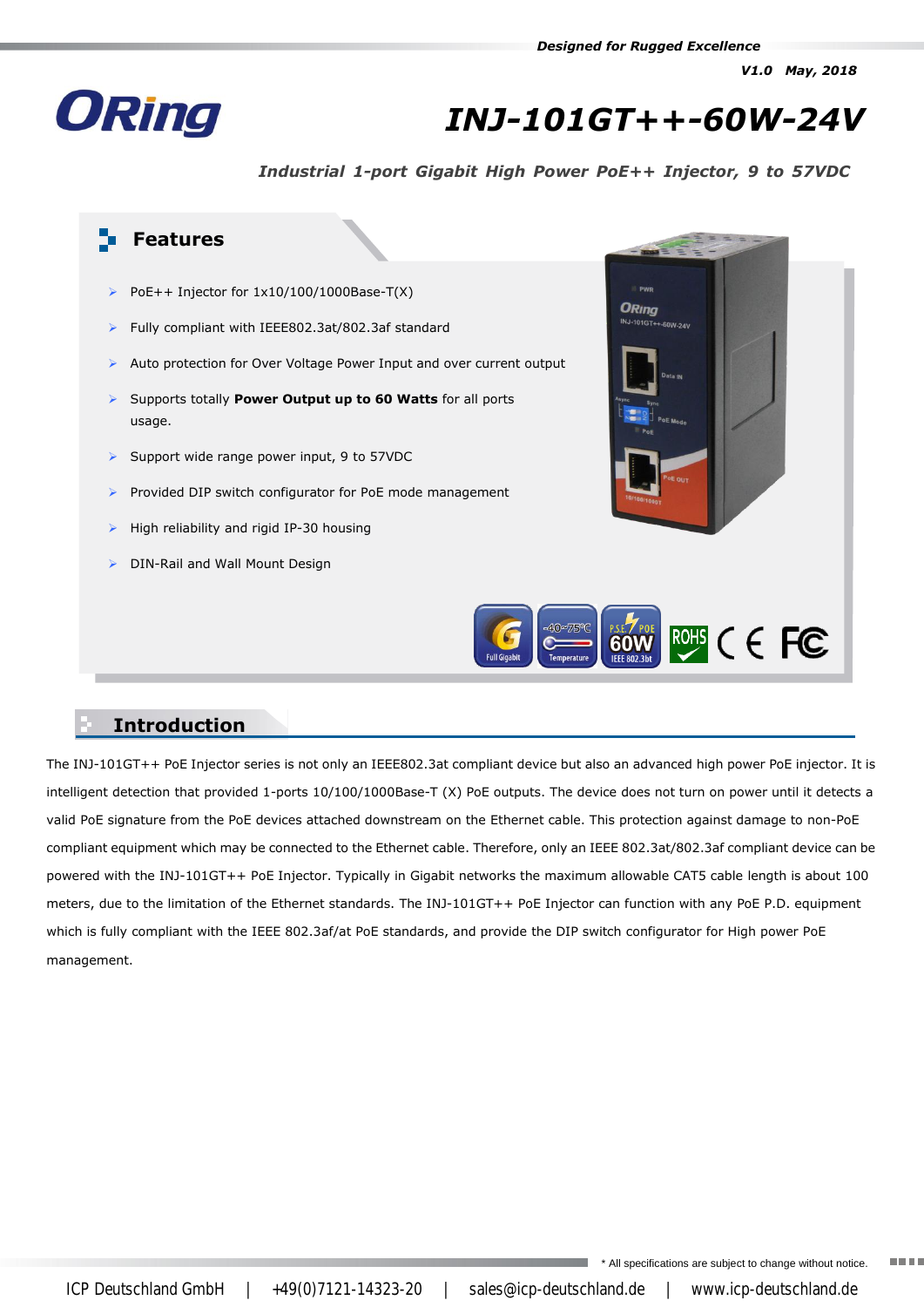### **Application**



### **Connector and Pin Definition**

#### **1000 Base-T**

|                | RJ-45 Input (Data Only)          |                    | RJ-45 Output (Data and Power)    |                     |  |
|----------------|----------------------------------|--------------------|----------------------------------|---------------------|--|
| Pin            | Symbol                           | <b>Description</b> | Symbol                           | <b>Description</b>  |  |
| 1              |                                  | Data BI DA+        | $BI$ <sub><math>DA+</math></sub> | Data BI_DA+ and     |  |
|                | $BI$ <sub><math>DA+</math></sub> |                    | $(Vdc1+)$                        | Feeding Power(+)    |  |
| 2              | BI_DA-                           | Data BI DA-        | BI_DA-                           | Data BI DA- and     |  |
|                |                                  |                    | $(Vdc1+)$                        | Feeding Power(+)    |  |
| 3              | $BI$ <sub><math>DB</math>+</sub> | Data BI DB+        | BI_DB+                           | Data BI_DB+ and     |  |
|                |                                  |                    | $(Vdc1-)$                        | Feeding Power(-)    |  |
| 4              | $BI\_DC+$                        | Data BI DC+        | BI_DC+                           | Data BI_DC+         |  |
|                |                                  |                    | $(Vdc2+)$                        | Feeding Power $(+)$ |  |
| 5              | BI_DC-                           | Data BI_DC-        | BI_DC-                           | Data BI_DC-         |  |
|                |                                  |                    | $(Vdc2+)$                        | Feeding Power(+)    |  |
| 6              | BI_DB-                           | Data BI DB-        | BI_DB-                           | Data BI_DB- and     |  |
|                |                                  |                    | $(Vdc1-)$                        | Feeding Power(-)    |  |
| $\overline{7}$ | $BI_DDP +$                       | Data BI DD+        | BI_DD+                           | Data BI_DD+         |  |
|                |                                  |                    | (Vdc2-)                          | Feeding Power(-)    |  |
| 8              | BI_DD-                           | Data BI DD-        | BI_DD-                           | Data BI_DD-         |  |
|                |                                  |                    | $(Vdc2-)$                        | Feeding Power(-)    |  |

#### **10/100 Base-TX**

|     | RJ-45 Input (Data Only)      |              | RJ-45 Output (Data and Power) |                     |  |
|-----|------------------------------|--------------|-------------------------------|---------------------|--|
| Pin | <b>Description</b><br>Symbol |              | Symbol                        | <b>Description</b>  |  |
|     | $Rx+$                        | Data Receive | $Rx+$                         | Data Receive and    |  |
|     |                              |              | $(Vdc1+)$                     | Feeding power $(+)$ |  |

\* All specifications are subject to change without notice. **TELE** 

a,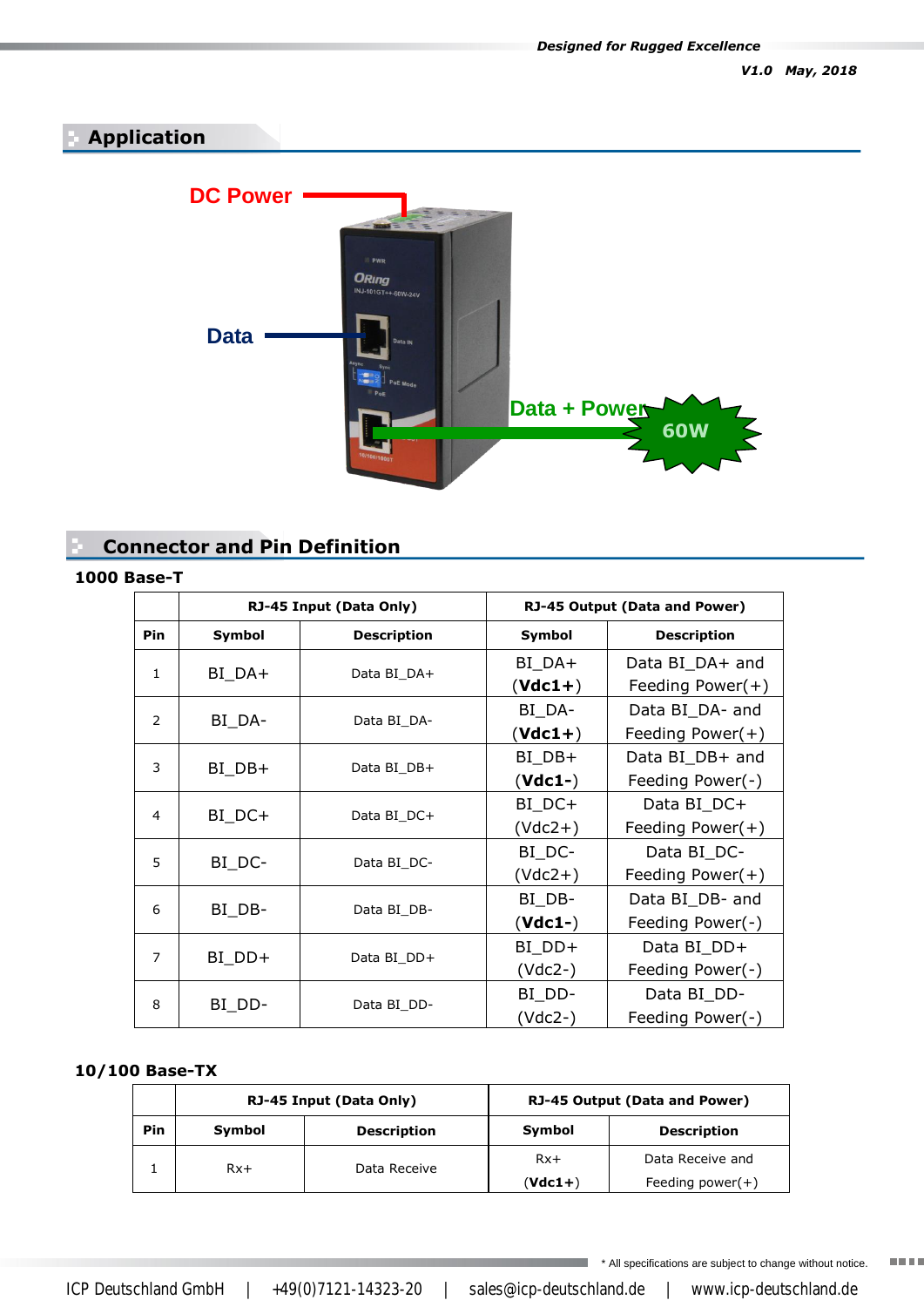| 2              | $Rx-$  | Data Receive  | $Rx-$     | Data Receive and    |
|----------------|--------|---------------|-----------|---------------------|
|                |        |               | $(Vdc1+)$ | Feeding power $(+)$ |
| 3              | $Tx +$ | Data Transmit | $Tx +$    | Data Transmit and   |
|                |        |               | $(Vdc1-)$ | Feeding power $(-)$ |
| 4              | NC.    | Not Connected | NC.       | Not Connected       |
|                |        |               | $(Vdc2+)$ | Feeding power $(+)$ |
| 5              | NC.    | Not Connected | NC.       | Not Connected       |
|                |        |               | $(Vdc2+)$ | Feeding power $(+)$ |
| 6              | Tx-    | Data Transmit | $Tx -$    | Data Transmit and   |
|                |        |               | $(Vdc1-)$ | Feeding power(-)    |
| $\overline{7}$ | NC.    | Not Connected | NC.       | Not Connected       |
|                |        |               | $(Vdc2-)$ | Feeding power $(-)$ |
| 8              | NC.    | Not Connected | NC.       | Not Connected       |
|                |        |               | (Vdc2-)   | Feeding power $(-)$ |

## **Dimension**

95.0

## Dimension (Unit =mm)



ICP Deutschland GmbH | +49(0)7121-14323-20 | sales@icp-deutschland.de | www.icp-deutschland.de

\* All specifications are subject to change without notice.

**HELL**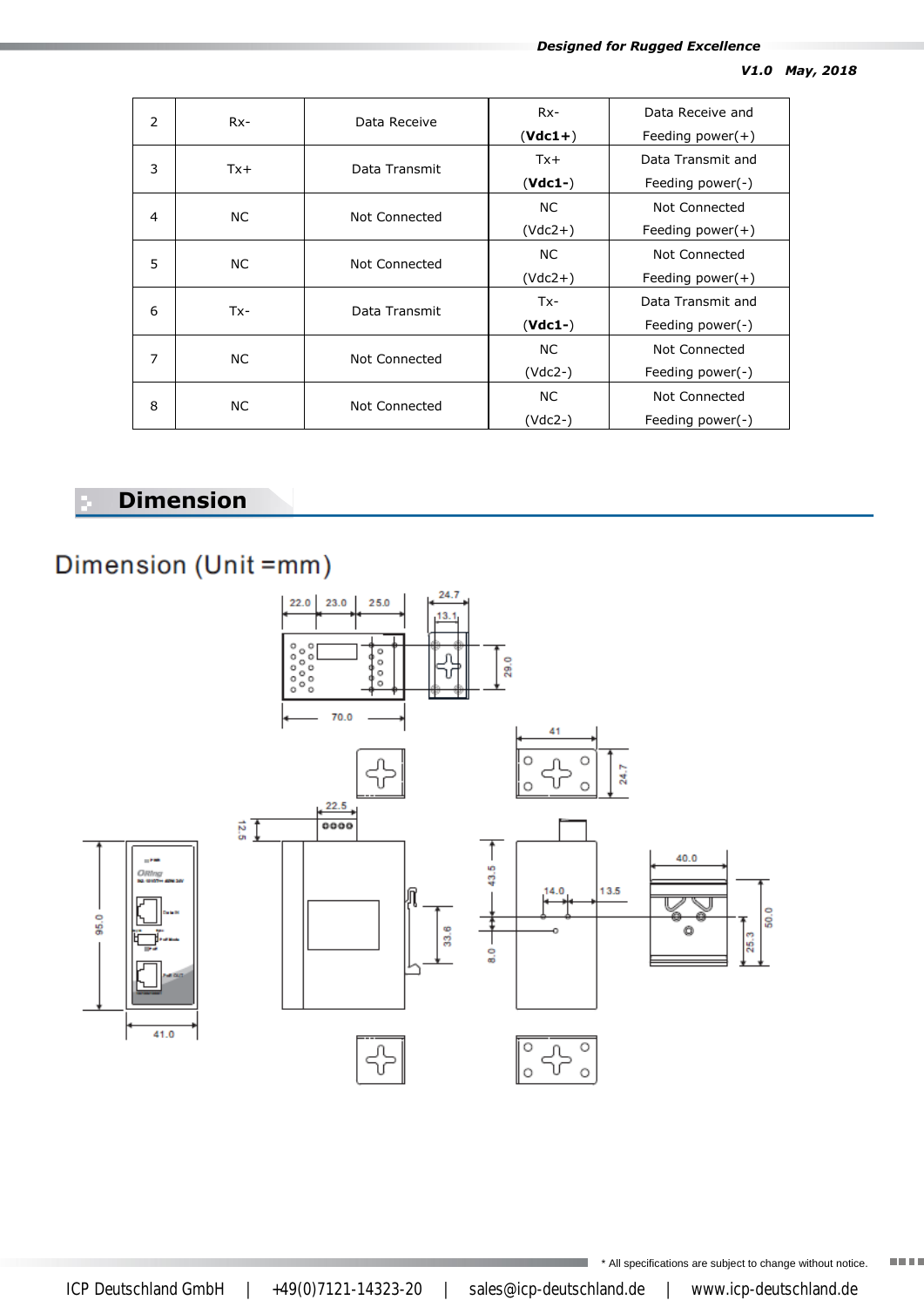### **Specifications**

| <b>ORing Injector Model</b>               | INJ-101GT++-60W-24V                                                                                                                                                                  |  |  |  |
|-------------------------------------------|--------------------------------------------------------------------------------------------------------------------------------------------------------------------------------------|--|--|--|
| <b>Physical Ports</b>                     |                                                                                                                                                                                      |  |  |  |
| RJ-45 Ethernet Port Input                 | $\mathbf{1}$                                                                                                                                                                         |  |  |  |
| RJ-45 Ethernet Port with P.S.E.<br>Output | 1                                                                                                                                                                                    |  |  |  |
| <b>Operating Voltage</b>                  |                                                                                                                                                                                      |  |  |  |
| Input Voltage                             | $9 \sim 57$ VDC on 4-pin terminal block                                                                                                                                              |  |  |  |
| <b>LED Indicators</b>                     |                                                                                                                                                                                      |  |  |  |
| Power Indicator                           | PWR: 1 x LED<br>Green On: Power is on and functioning Normally.                                                                                                                      |  |  |  |
| PoE Indicators                            | $1 \times$ LED<br>Blue On: PoE Device Link<br>Off: None PoE Device Detected<br>Blink (Blue) : Overload present                                                                       |  |  |  |
| <b>DIP Switch</b>                         |                                                                                                                                                                                      |  |  |  |
| DIP Switch 1/2<br>*note1                  | DIP Switch 1/2 (OFF): PoE P.S.E set to master and Asyncronize mode.<br>DIP Switch 1/2 (ON) : PoE P.S.E set to Syncronize mode(default)                                               |  |  |  |
| <b>Power</b>                              |                                                                                                                                                                                      |  |  |  |
| Input Power<br>Power Consumption          | $9 \sim 57$ VDC on 4-pin terminal block<br>1 Watts (Not include PD's device)                                                                                                         |  |  |  |
| PoE Power Budget                          | 30Watt at 9~24VDC, 60Watt at 24~57VDC                                                                                                                                                |  |  |  |
| Protection                                |                                                                                                                                                                                      |  |  |  |
| Short Circuit Protection                  | Present                                                                                                                                                                              |  |  |  |
| Over Load Protection                      | Present                                                                                                                                                                              |  |  |  |
| <b>Physical Characteristic</b>            |                                                                                                                                                                                      |  |  |  |
| Enclosure                                 | $IP-30$                                                                                                                                                                              |  |  |  |
| Dimension (W x D x H)                     | 41(W)x70(D)x95(H)mm (1.03 x 2.76 x 3.74 inch)                                                                                                                                        |  |  |  |
| Weight (g)                                | 318g                                                                                                                                                                                 |  |  |  |
| <b>Environmental</b>                      |                                                                                                                                                                                      |  |  |  |
| Storage Temperature                       | -40 to 85°C (-40 to 185°F)                                                                                                                                                           |  |  |  |
| <b>Operating Temperature</b>              | -40 to 75°C (-40 to 167°F)                                                                                                                                                           |  |  |  |
| <b>Operating Humidity</b>                 | 5% to 95% Non-condensing                                                                                                                                                             |  |  |  |
| <b>Regulatory Approvals</b>               |                                                                                                                                                                                      |  |  |  |
| EMC                                       | CE EMC (EN55024,EN 55032), FCC Part 15 B                                                                                                                                             |  |  |  |
| EMI                                       | EN55032, CISPR 32, EN61000-3-2, EN61000-3-3, FCC Part 15 B class A                                                                                                                   |  |  |  |
| EMS                                       | EN55024 (IEC/EN 61000-4-2 (ESD), IEC/EN 61000-4-3 (RS), IEC/EN 61000-4-4 (EFT),<br>IEC/EN61000-4-5 (Surge), IEC/EN 61000-4-6 (CS), IEC/EN 61000-4-8 (PFMF), IEC/EN 61000-4-11 (DIP)) |  |  |  |
| Shock                                     | IEC60068-2-27                                                                                                                                                                        |  |  |  |
| Free Fall                                 | IEC60068-2-31                                                                                                                                                                        |  |  |  |
| Vibration                                 | IEC60068-2-6                                                                                                                                                                         |  |  |  |
| Safety                                    | EN60950-1                                                                                                                                                                            |  |  |  |
| <b>MTBF</b>                               | 2067004hrs                                                                                                                                                                           |  |  |  |
| Warranty                                  | 5 years                                                                                                                                                                              |  |  |  |

\*Note1: (1) By default, the output value of the high power PoE++ is in Sync mode which supports PoE af/at-compliant P.D. devices.

(2) If you cannot enable the 60W PTZ camera, please set the DIP switch to Async mode and reconnect power. This mode only supports Dual P.D mode. You may not connect to an af/at-compliant P.D. device with this mode.

\* All specifications are subject to change without notice.

**TELE**